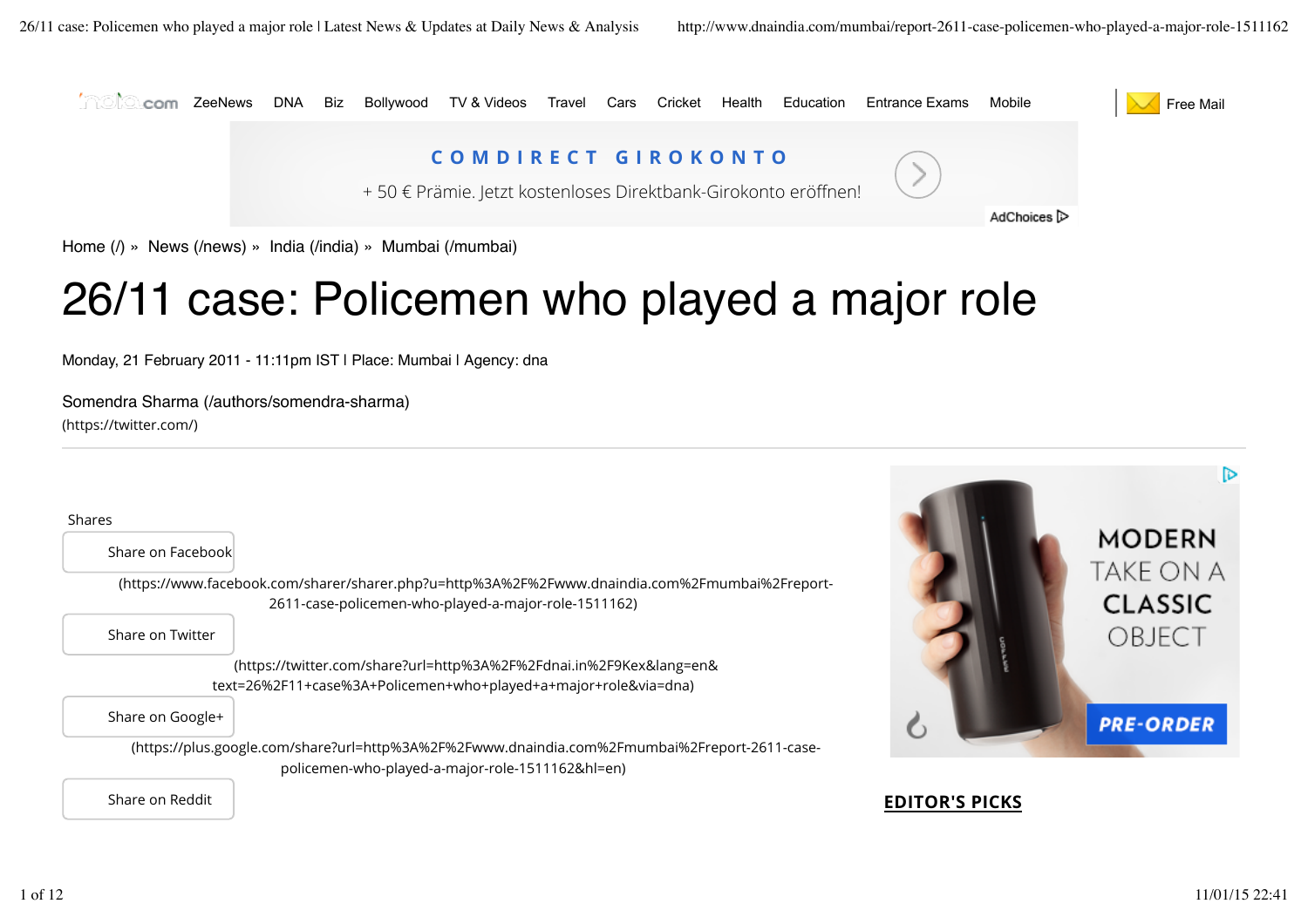(http://www.reddit.com/submit?url=http%3A%2F%2Fwww.dnaindia.com%2Fmumbai%2Freport-2611-case-policemenwho-played-a-major-role-1511162&title=)

Right from the day of the terror attacks on November 26, 2008, till Monday when the Bombay high court confirmed the death sentence awarded to Ajmal Kasab, officials from the Mumbai police have played a major role.

Right from the day of the terror attacks on November 26, 2008, till Monday when the Bombay high court confirmed the death sentence awarded to Mohammed Ajmal Amir Kasab, officials from the Mumbai police have played a major role. *DNA* profiles a few police officers who made the difference.

Arun Jadhav: Constable Arun Jadhav witnessed the killings of top officers - ATS chief Hemant Karkare, additional commissioner Ashok Kamte and encounter specialist Vijay Salaskar. He was the one who sent a wireless message to the police control to inform that the three were killed and that the terrorists were heading towards Marine Drive. The information proved to be crucial, as Kasab and his associate were accosted near Girgaum Chowpatty.

## Bhaskar Kadam:

Sub inspector Bhaskar Kadam was part of the team that killed Ismail Khan and arrested Kasab near Girgaum Chowpatty. While Khan was shot dead by assistant inspector Hemant Bavdhankar, Kadam was the one who ensured that Kasab remained alive.

#### Ramesh Mahale:

(/lifestyle/report-from-kurukshetrato-tokyo-an-epic-tale-2051502) LIFESTYLE (/LIFESTYLE)



From Kurukshetra to Tokyo: An epic tale

(http://www.dnaindia.com/lifestyle/reportfrom-kurukshetra-to-tokyo-an-epictale-2051502)

20 Shares 19 hours ago

#### (/lifestyle/column-first-personsuhel-seth-2051510) LIFESTYLE (/LIFESTYLE)



Thank god we only have fringe lunatics in our country, writes

Suhel Seth (http://www.dnaindia.com/lifestyle /column-first-person-suhel-seth-2051510)

55 Shares 19 hours ago

(/mumbai/interview-nathuramgodse-s-niece-justifies-templein-his-name-seeksmore-recognition-for-otherfreedom-fighters-2051471) MUMBAI (/MUMBAI)



Nathuram Godse's niece justifies temple in his name, seeks more recognition for other freedom fighters (http://www.dnaindia.com /mumbai/interview-nathuram-godse-s-niecejustifies-temple-in-his-name-seeks-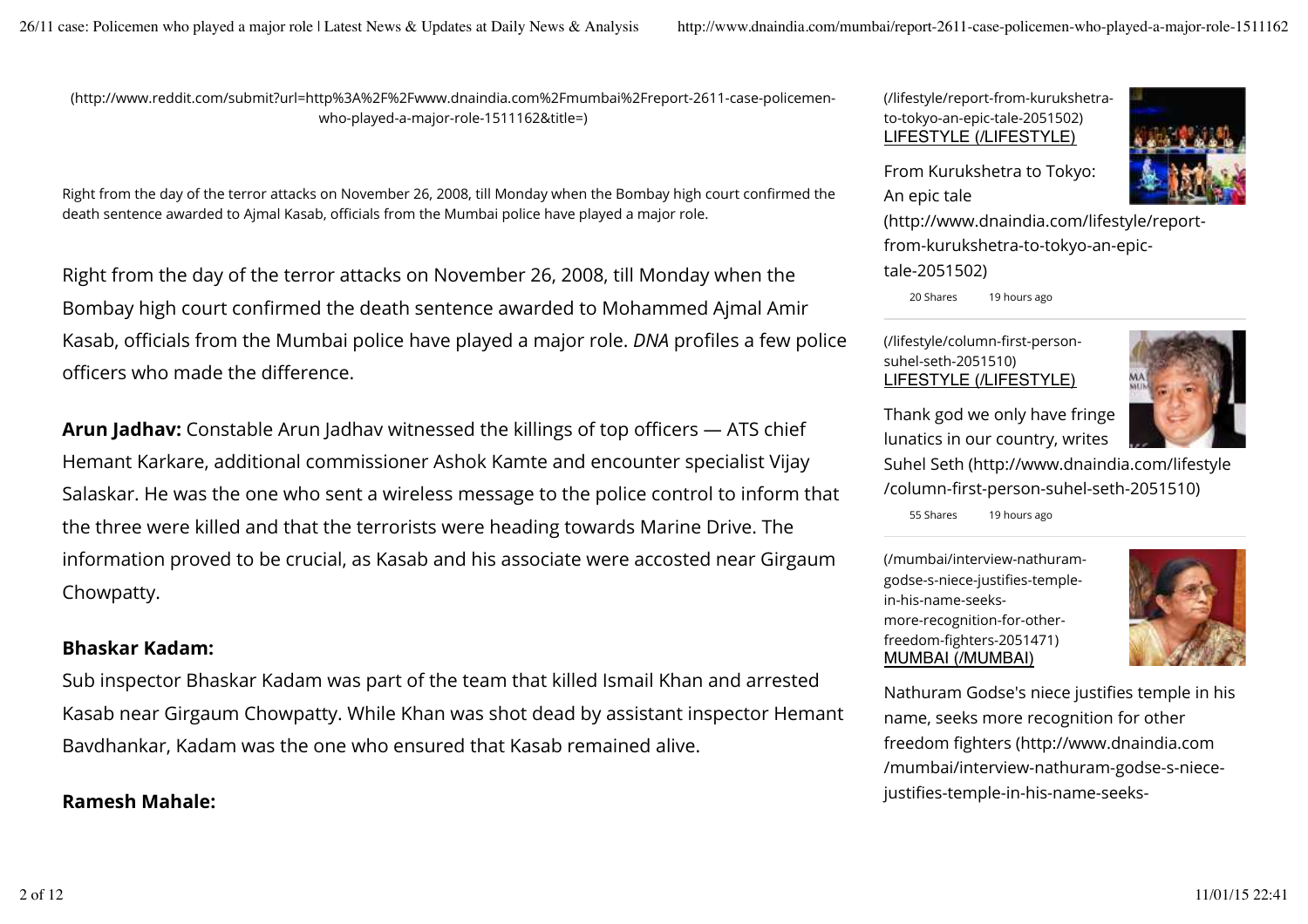Main investigating officer Ramesh Mahale has been the man behind the scenes. He worked hard to make the case watertight. He spent sleepless nights along with his men to record the statements of over 650 witnesses. A charge sheet of 11,350 pages was submitted within 90 days.

#### Deven Bharti:

Additional commissioner, crime branch, Deven Bharti, supervised the collection of technical evidences and led the team that went to the US to meet officials of the Federal Bureau of Investigation to share information. He and his team gathered crucial information about the involvement of Pakistan-based LeT handlers. They also managed to pursue FBI officers to come and depose in court.

## Arun Chavan:

Inspector Arun Chavan gathered crucial evidence from the trawler, Kuber, used by the 10 terrorists. Most of the materials seized from it were used as evidence in court. Several articles had 'Made in Pakistan' written on them. He got Kasab's fingerprints on the trawler. He found a GPS device which had the sea route from Karachi to Mumbai marked. A diary containing text in Urdu was also seized. It also contained the sea route from Karachi to Mumbai.

## Rakesh Maria:

The then crime branch chief Rakesh Maria was the main person behind the investigation. On the day of the incident, he monitored the goings-on at the control room and directed

more-recognition-for-other-freedom-fighters-2051471)

510 Shares 21 hours ago

(/mumbai/report-dna-exclusivecentre-wants-to-shut-port-trustunder-guise-of-redevelopmentunion-2051534) MUMBAI (/MUMBAI)



dna exclusive: Centre wants to

shut port trust under guise of redevelopment, says Union (http://www.dnaindia.com/mumbai /report-dna-exclusive-centre-wants-to-shutport-trust-under-guise-of-redevelopmentunion-2051534)

24 Shares 19 hours ago

(/lifestyle/report-theme-basedweddings-all-the-rage-this-season-2051491) LIFESTYLE (/LIFESTYLE)



Theme-based weddings all the rage this season

(http://www.dnaindia.com/lifestyle/reporttheme-based-weddings-all-the-rage-thisseason-2051491)

0 Shares 20 hours ago